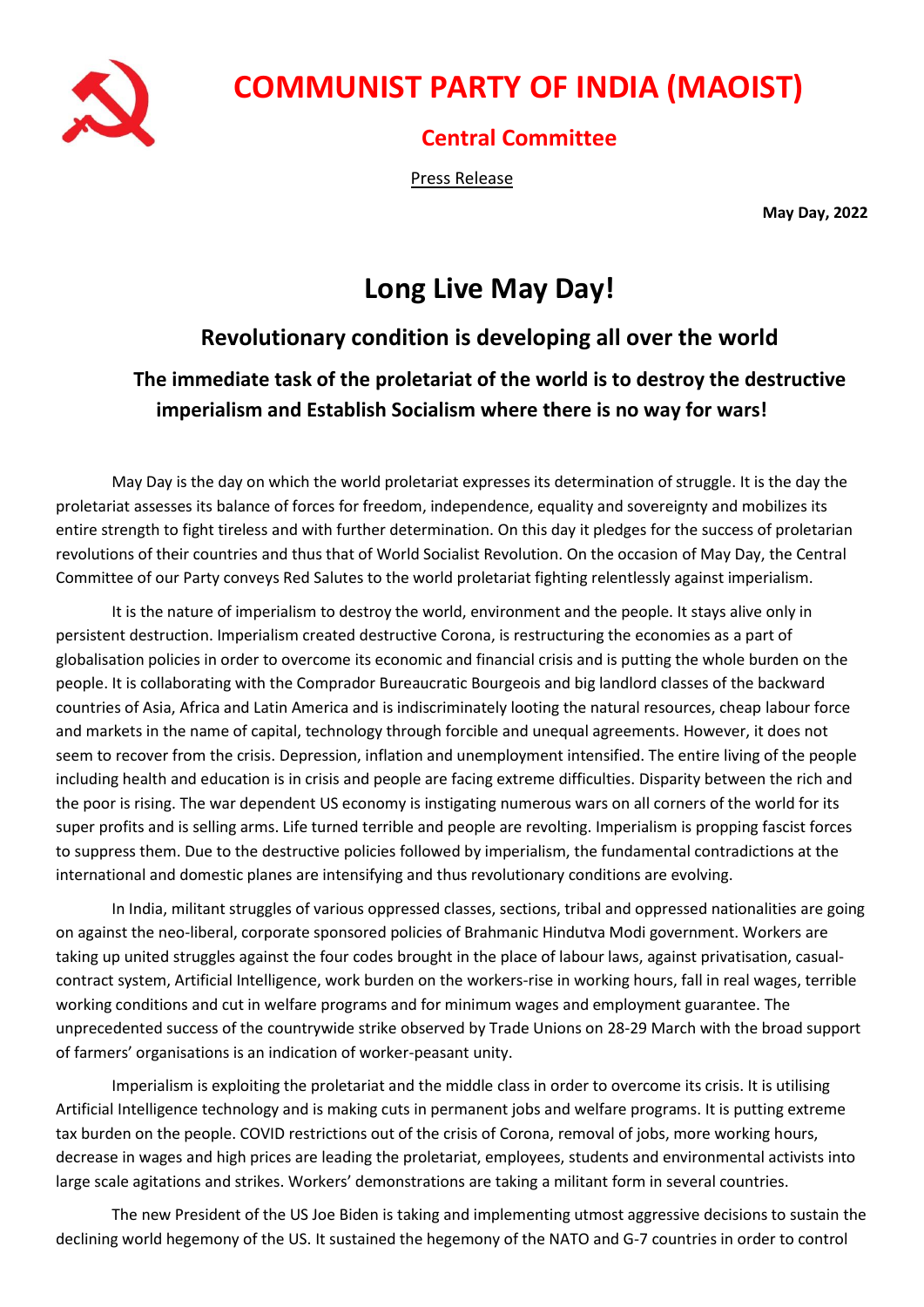Russia and China that are coming forth as imperialist contenders; strengthened 'QUAD'; formed 'AUKUS'. But Europe is not in a condition to cooperate with the US. Germany and France are dependent on the oil and gas imports from Russia. On the other hand intervening in Taiwan affairs, the competent military exercises of China and the US in Taiwan Sea waters are becoming more and more dangerous. Russia and China made an agreement for military cooperation. Tensions and conflicts between the imperialist countries reached an unprecedented intense level since the end of cold war. In this process Russia indulged in war of aggression on Ukraine. The US broke its promises to Russia and expanded NATO and by force or lure made 30 countries part of it; it announced that it would join Ukraine that is the  $3<sup>rd</sup>$  biggest military force in Europe in NATO; made joint military exercises with Ukraine; deployed its military forces, military ships and missiles in support of Ukraine; with this Russia deployed one and a half lakh army on the borders of Ukraine and imperialist contradictions broke and led to Russian war of aggression on Ukraine. This is going on in a destructive manner for the past two months. The war is undoubted going to lead to further destruction. It shall push the people into unbearable oppression and crisis. World proletariat and other oppressed classes and oppressed nationalities are suffering in the game of the imperialist countries in its economic and hegemonic interests. The danger of World War III is increasing.

The war that broke in the form of Russian war of aggression on Ukraine is imperialist war. Ukraine is a bait in the hands of the US. Our party calls upon the workers, peasants, middle classes and other oppressed classes and oppressed nationalities to condemn the war. It calls upon the proletariat of the world, the oppressed classes and oppressed nationalities to uphold the teachings of Karl Marx and Frederick Engels that 'the 'working class' do not have a country…..communists in all places always support each and every revolutionary movement against the existing (capitalist) socio-political system', 'workers of all countries unite' and the teaching of the great Marxist teacher Lenin, '…Enlightened proletariat does not support any of the horde of imperialist wolves…' and not to take the side of any imperialist country in the war. People all over the world are making militant struggles with the demand to withdraw NATO in the leadership of the US, to fight back the destructive measures of the US to sustain its declining world hegemony making Ukraine a scapegoat, that Russia must immediately and unconditionally stop war on Ukraine as per the aspirations of the people of the world and that Russia call back its armies. Revolutionary conditions are developing. It is the task of the world proletariat to utilize those and intensify anti-imperialist struggles. If Russia indulges in nuclear war and starts World War III, it must learn from the great experience of the success of October revolution of the entire oppressed classes and oppressed nationalities in the leadership of the proletariat in the leadership of Comrades Lenin and Stalin in 1917 by transforming World War I into a civil war, and upholding its legacy, must bring down the Putin government. It must establish a new and higher Socialist government in the leadership of the proletariat. The oppressed people of the US and European countries must make militant movements in the leadership of the proletariat demanding a stop to instigate Ukraine in this war. If the US-NATO alliance indulges in World War III, it must be transformed into civil war.

Our party appeals to the world proletariat and the oppressed people to protect the people of Ukraine fleeing to other areas as refugees with a humanitarian perspective. The proletariat and the oppressed people of Ukraine must condemn the pro NATO, especially the US-EU imperialist policies of the Zelensky government that turned the country into a satellite of NATO, especially the US imperialists. They must transform the war imposed by the imperialists into civil war, in order to protect the sovereignty of their country and for the survival of their nationality. The oppressed people of Ukraine must fight against all kinds of imperialism in the leadership of the proletariat of the country and achieve sovereignty. The oppressed nationalities and people of Donetsk and Luhansk Republics of Donbass area must achieve their future depending upon their own strength in the leadership of the proletariat and not by depending on Russian imperialism. The people of the backward countries must fight for the annulment of all kinds of agreements including military agreements made by the comprador governments with imperialist countries. The only way and the immediate task of the proletariat of the world and Marxist-Leninist-Maoist forces to achieve liberation from imperialist exploitation and oppression and to establish world peace is to root out imperialism from this earth and establish Socialism, where there is no way for wars.

#### **Long live May Day!**

**Let us defeat imperialism and establish world peace!**